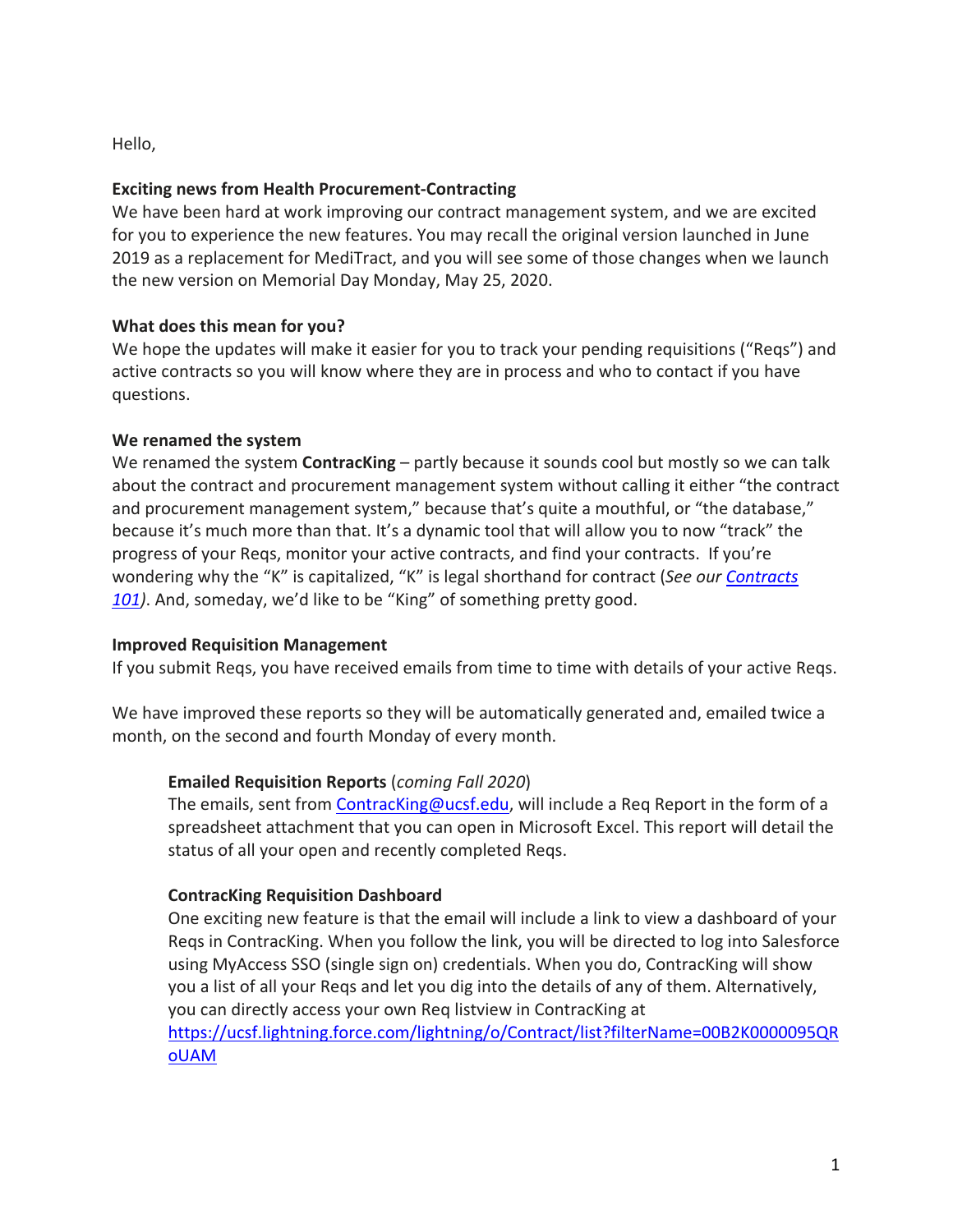### **Improved Contract Management**

We understand how important it is for you to actively monitor the terms of each contract. Renegotiating contracts can take a lot of time and effort and, if caught late, can also cause a lot of stress.

To help you monitor your contracts, on the first Monday of every month, we will email you a contract status report. This email is automatically generated and sent by ContracKing with a custom report, just for you.

### **Emailed Contract Report** (*coming Fall 2020*)

On the first Monday of every month, we will send you an email with an attached spreadsheet that lists all of your active and recently expired contracts. The email will also include a link to the ContracKing dashboard.

### **ContracKing Contracts Dashboard**

One exciting new feature is that the email will include a link to view a dashboard of your contracts in ContracKing. When you follow the link, you will be directed to log into Salesforce using MyAccess SSO (single sign on) credentials. When you do, ContracKing will show you a list of all your contracts and let you dig into the details of any of them. Alternatively, you can directly access your own Contracts listview in ContracKing at [https://ucsf.lightning.force.com/lightning/o/Contract/list?filterName=00B2K0000095QR](https://ucsf.lightning.force.com/lightning/o/Contract/list?filterName=00B2K0000095QRnUAM) [nUAM](https://ucsf.lightning.force.com/lightning/o/Contract/list?filterName=00B2K0000095QRnUAM)

### **Who can I contact with additional questions?**

Like always, the procurement contracting team is here for you. If, after reviewing your reports and dashboards, you still have questions, you can always reach out to us. Your dashboard lists the assigned Contract Owner, our team member who is shepherding your requisition through the process. You can contact that person directly with any questions. For general inquiries, check out our **FAQ** or email [ContracKing@ucsf.edu.](mailto:ContracKing@ucsf.edu)

### **When?**

ContracKing will go live on **Monday, May 25**, and will be ready for you to use when you return from the Memorial Day weekend.

Thank you, and we look forward to working with you in ContracKing next week! - the Contracts Team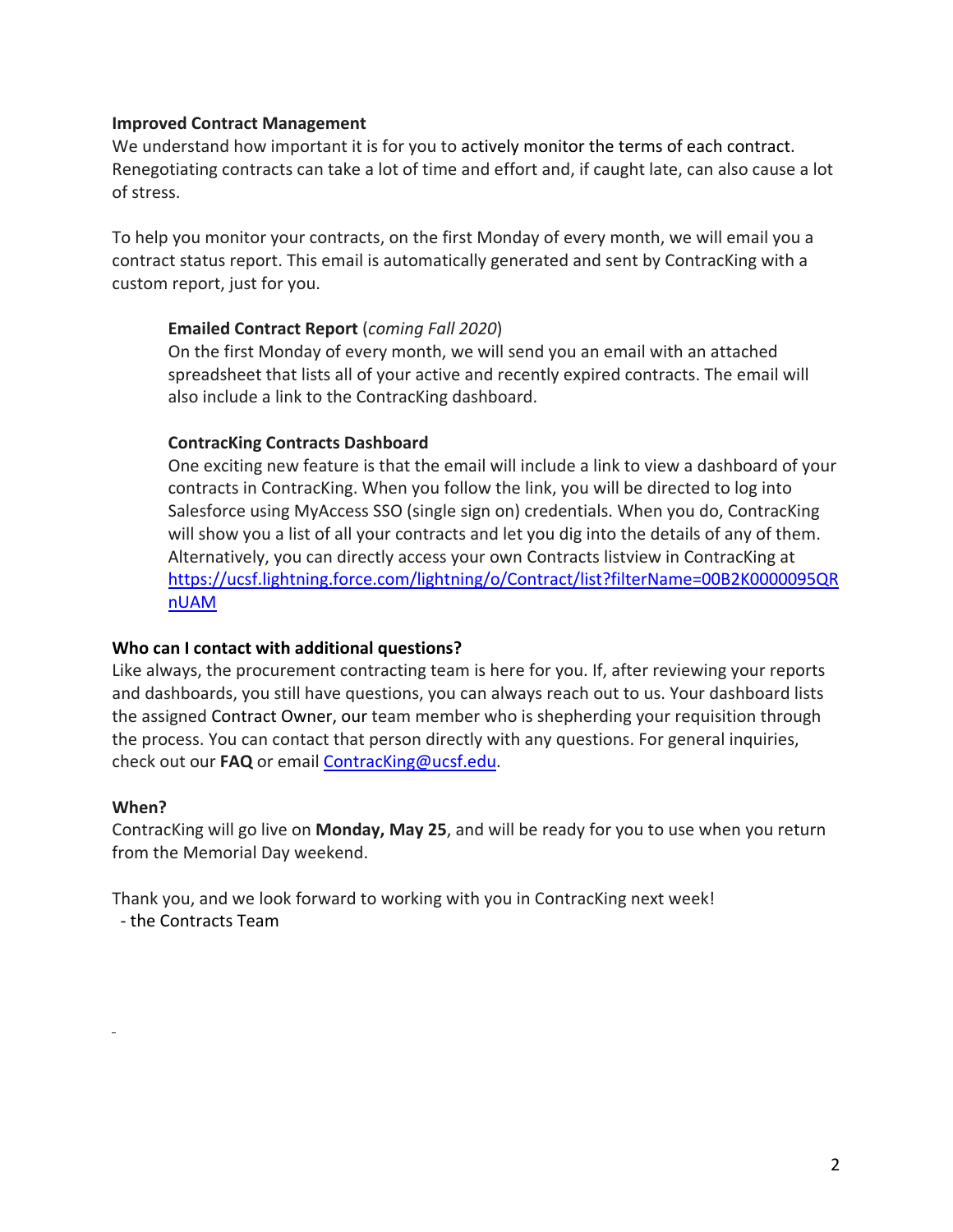## **FAQ**

### **Q: What is ContracKing?**

A: It is our renamed and enhanced contract and procurement management system. Built in Salesforce, it now comes with improved emailed reports and dashboards to help you track your Reqs and Contracts.

## **Q: How do I access ContracKing?**

A: You will receive email notifications, which include links to your requested Reqs (either as Requestor or Project Owner). You will need to log into ContracKing using your MyAccess credentials.

You can also directly access using the following links:

### **My Requisitions listview:**

<https://ucsf.lightning.force.com/lightning/o/Contract/list?filterName=00B2K0000095QRoUAM>

## **My Contracts listview:**

<https://ucsf.lightning.force.com/lightning/o/Contract/list?filterName=00B2K0000095QRnUAM>

## **Q: What can I do in ContracKing?**

A: ContracKing is a reference tool for you. You can look up the details of your Reqs and Contracts, but in a read-only view. You will not be able to edit or add information to your Reqs or Contracts. If you have any questions or comments, or need to change any information you see, please contact the Contract Owner directly.

### **Q: Who is the Requestor?**

A: The Requestor is the "Person Completing the Form" on the Req, submitted via Docusign.

### **Q: Who is the Project Owner?**

A: The Project Owner is the person referenced in the "Requesting On Behalf Of (UCSF Staff Full Name)" on the Req.

### **Q: Who is the Contract Owner?**

A: The Contract Owner is the Procurement Services team member (e.g. Buyer, Contract Administrator, etc.) assigned to process your Req.

## **Q: What is the difference between DocuSign and ContracKing as it relates to my Req?**

A: DocuSign is used for obtaining the appropriate signature approval(s) for your Req in order for Procurement to *begin* work on the necessary contracting document(s) and/or purchase order. It's simply a routing tool to get necessary signatures on a Req.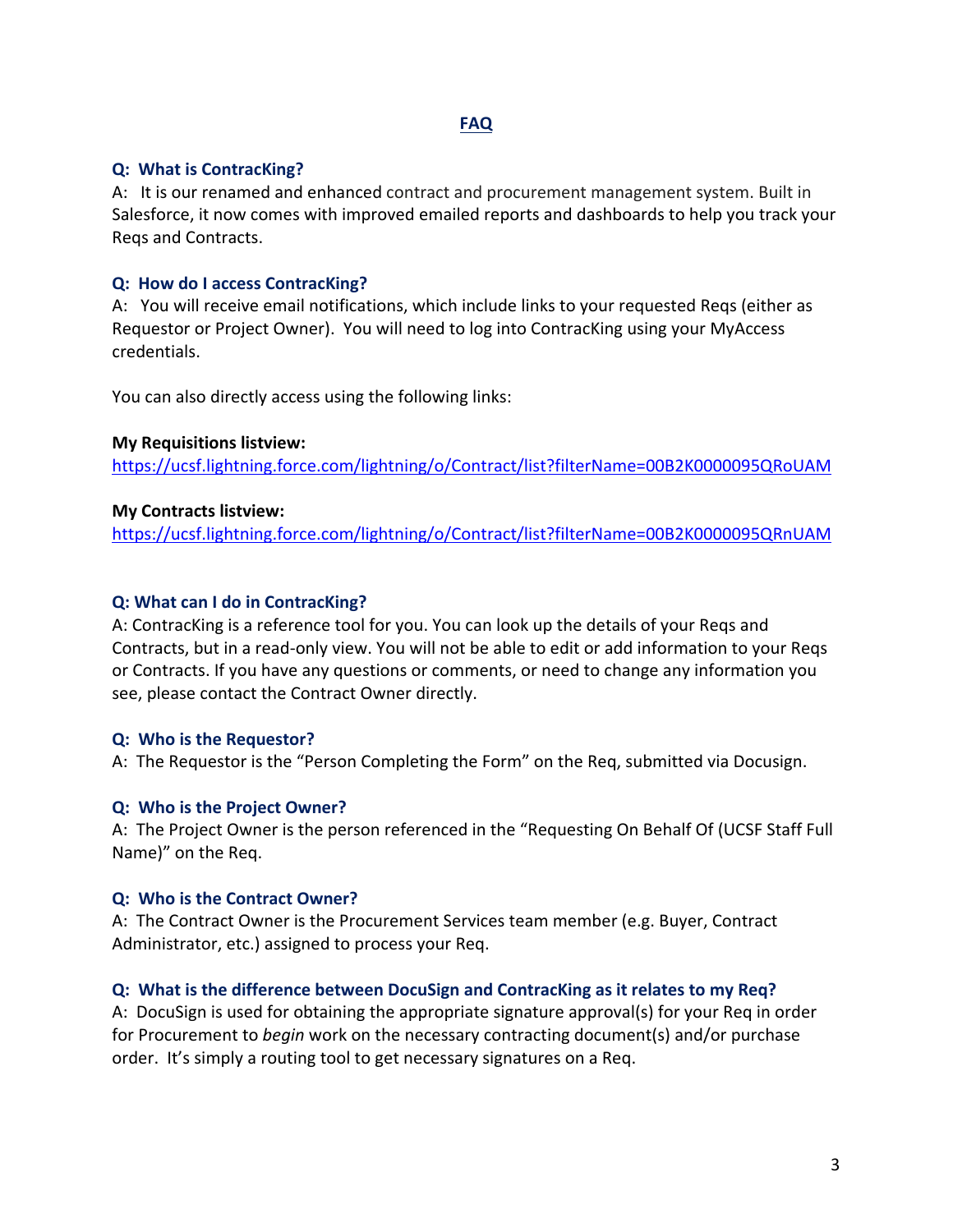ContracKing is our contract and procurement management system for managing workflow as it relates to your Reqs and stores the final, signed contract document(s). ContracKing replaces the old MediTract system, which was retired in mid-2019. It's where you will go to track the progress of your Req and find your contracts and/or purchase orders.

*NOTE: When a Req is marked "Complete" in DocuSign, it does not mean your Req is completed. It means that the Req has been signed off by the appropriate signature authorities, transferred to ContracKing, and assigned to a Contract Owner who will work with you and the Supplier/Vendor to complete the Req.*

*When a Req is marked as "Complete" in ContracKing, it means that the necessary contract document(s) and/or the purchase order(s) has/have been fully executed, which means it's been signed by all the parties to the contract. The fully executed contract document(s), such as the contract and purchase order, will be stored in ContracKing. The contract process is now complete!*

## **Q: What if I don't normally do this and I know nothing about Reqs, Contracts, and Purchase Orders?**

A: Please see our Contracts 101 overview at [https://www.supplychain](https://www.supplychain-ucsfhealth.org/contracting)[ucsfhealth.org/contracting](https://www.supplychain-ucsfhealth.org/contracting)

# **Q: What emails will I receive and how often will I receive them?**

- A: You will receive email notifications:
	- a. **Assignment of Req:** When we assign (or reassign) your Req to a Contract Owner within our team.
	- b. **Completion of Req:** When we complete your Req and the contract has been fully executed and corresponding purchase order has been issued.
	- c. **Bi-Monthly Req Report:** Twice a month (2nd & 4th Monday starting Fall 2020, you will receive a summary list of your open and recently completed Reqs ("Requisitions Report").
	- d. **Monthly Contracts Report**: Once a month (1st Monday) starting Fall 2020, you will receive a summary list of the active contracts ("Contracts Report") which were executed as a result of your completed requisitions.
		- a. For SOWs and change orders/amendments, the associated Req will also be listed.
		- b. For governing documents, the associated Req cannot be listed at this time.

## **Q: Why am I receiving the contracts report?**

A: As either the Requestor or Project Owner, the Contracts Report is for you to actively monitor the terms of each contract, particularly "Terminate Date." To extend or renew an existing contract, please [submit a req](https://urldefense.proofpoint.com/v2/url?u=https-3A__www.supplychain-2Ducsfhealth.org_electronic-2Dreq&d=DwMCaQ&c=iORugZls2LlYyCAZRB3XLg&r=fzqCvEUf_Y8Y5d299HJ_bA&m=AoNMCFUJX0aZTFoZkoAs9qOhQJEWp-vwh0hxWOh_RWY&s=I62pSU0_1UbNn1wVYlMStuCwdoZ5_HZH1Bc3_OTxY-I&e=) at least three months prior to the terminate date. Please note that if no action is taken on an existing contract within 60 days after the terminate date, the contract will be moved to "Inactive" status and will no longer appear in the contracts report.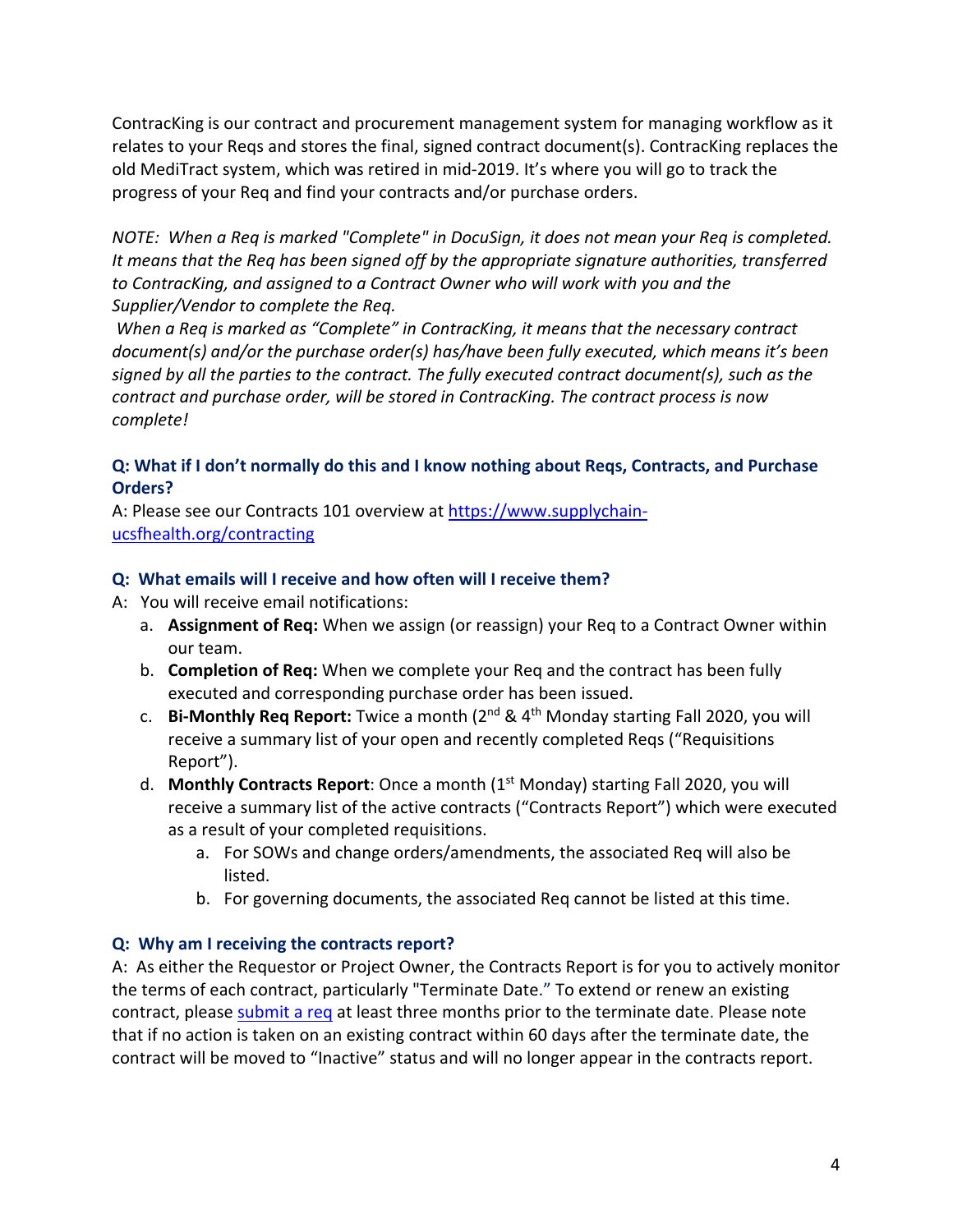The report, an attached Excel file, will include critical details of the contracts you own. Each of your contracts will appear as a row in the spreadsheet, including information about the contract, when it expires, and a link to see more details in ContracKing.

When you follow the link, your browser will launch the ContracKing Salesforce application. You will be asked to log in using your MyAccess Credentials. Once logged in, you will be directed to the detail view of the contract, where you can find a lot more information.

## **Q: Do I have to anything with these emails?**

A: Generally, these emails are updates to keep you informed so you know what Reqs are in progress and what active contracts you have out there and when those contracts are going to expire or "terminate" as described above.

The only action required is to monitor your Contracts Report to submit another Req if you want to renew or extend an existing Contract before it terminates.

## **Q: Can I view all requisitions in ContracKing?**

A: You can view only the Requisitions that you requested (either as Requestor or Project Owner).

## **Q: What will the dashboard look like?**

A: Here is an example of your requisitions dashboard:

|   |                                                                                                                 |                      | Search Contracts and more<br>All<br>$\mathbf{v}$ |                |              |                                             | ★▼ 田               |                  |    |            |                |                        |   |  |
|---|-----------------------------------------------------------------------------------------------------------------|----------------------|--------------------------------------------------|----------------|--------------|---------------------------------------------|--------------------|------------------|----|------------|----------------|------------------------|---|--|
| ₩ | Contracking                                                                                                     | Accounts $\vee$      | Contracts $\vee$                                 | Reports $\vee$ |              | Dashboards $\vee$                           |                    |                  |    |            |                |                        |   |  |
| 晋 | Contracts<br>All Requisitions $\blacktriangledown$                                                              |                      |                                                  |                |              |                                             |                    |                  |    | <b>New</b> |                | <b>Printable View</b>  |   |  |
|   | 50 items · Sorted by Contract Number · Filtered by all contracts · Contract Record Type · Updated 5 minutes ago |                      |                                                  |                |              |                                             | Q Search this list |                  | 章。 | Ⅲ →        | $\mathbb{C}^l$ |                        | e |  |
|   | Contr $\downarrow \vee$                                                                                         | <b>Contract Name</b> |                                                  |                | $\checkmark$ | <b>Contract Record Type</b><br>$\checkmark$ | Account Name       | Status<br>$\vee$ |    |            |                | $\vee$ Contract $\vee$ |   |  |
|   |                                                                                                                 |                      |                                                  |                |              |                                             |                    |                  |    |            |                |                        |   |  |

Click here to drill down to details of the Req

Here is an example of how and what a Req will display:

- 1. **Status Bar:** current status will be highlighted
- 2. Requisition **Details**
- 3. Navigates you to **Box** to view contract documents(s)
	- a. Contract document(s) become available only after status is Complete (*see status bar*)
- 4. **Contract Owner** is the Procurement Services team member (e.g. Buyer, Contract Administrator, etc.) assigned to process your req.
- 5. View **Hierarchy** shows a report view of how this Req relates to any other contract(s) such as a Master Agreement, Statement of Work, etc., if it does at all (*see also #8*)
- 6. Copy of the original **Req** that was routed through DocuSign